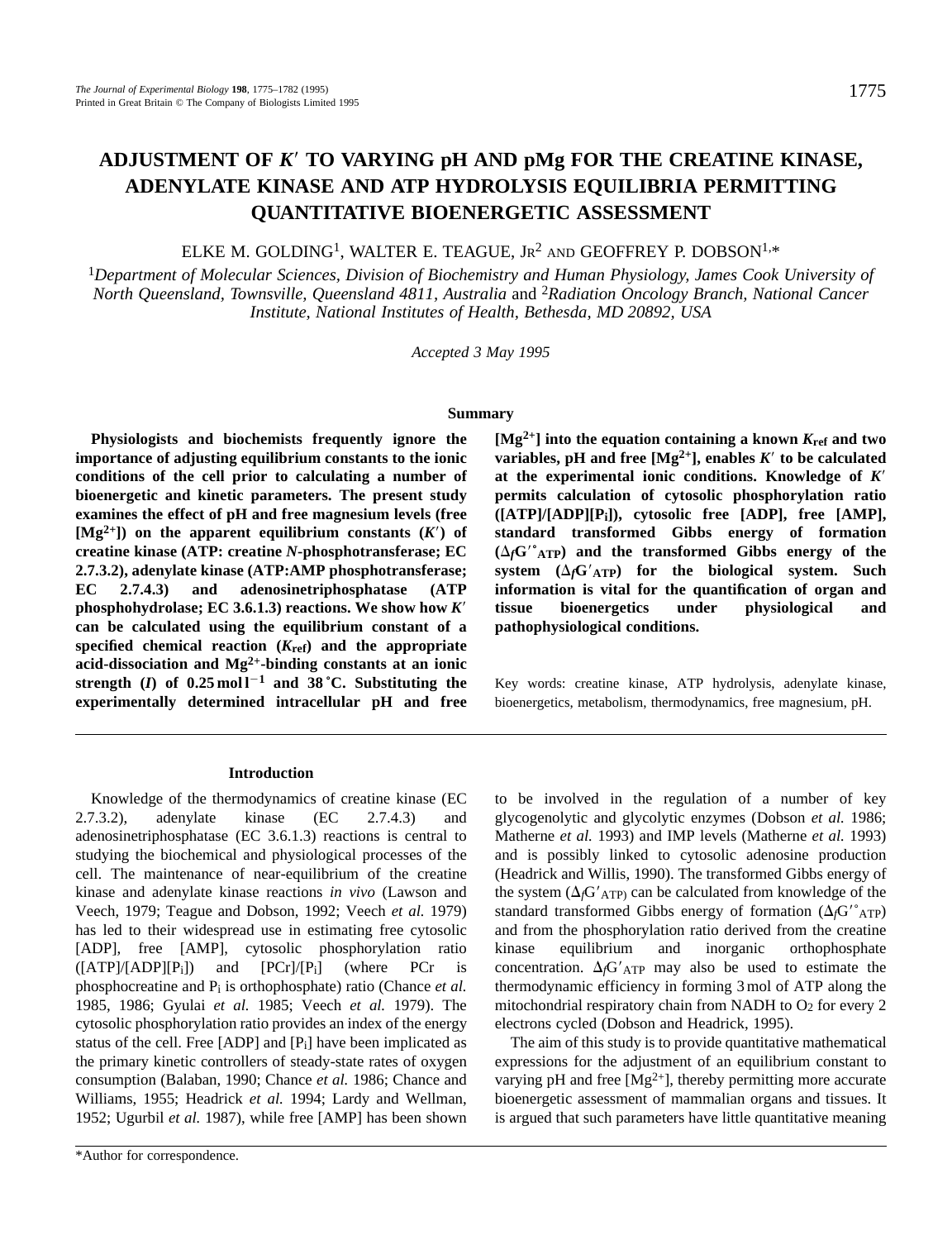# 1776 E. M. GOLDING, W. E. TEAGUE AND G. P. DOBSON

without the  $K^{\prime}$  of each reaction being adjusted to the intracellular pH, free  $[Mg^{2+}]$ , temperature  $(T)$  and ionic strength (*I*) of the biological system under investigation (symbols are defined in Table 1). The importance of adjustment of the apparent equilibrium constant of creatine kinase  $(K'_{CK})$  to the pH and pMg of the cell may be illustrated in the anaesthetized rat brain. The widely used value for the  $K<sub>CK</sub>$  constant for bioenergetic calculations is 166, which is specified at pH 7.0, free  $[Mg^{2+}]$ , 1.0 mmol l<sup>-1</sup>; *I*, 0.25 mol l<sup>-1</sup> and *T*, 38 ˚C. However, the adjusted constant accounting for pH and pMg of anaesthetized rat brain is 122 (pH, 7.0; free  $[Mg^{2+}]$ , 0.5 mmol l<sup>-1</sup>; *I*, 0.25 mol l<sup>-1</sup>; *T*, 38 °C). In this case, if  $K'$  is not adjusted there would be significant errors (26 %) in the calculation of free cytosolic [ADP] and the cytosolic phosphorylation ratio ([ATP]/[ADP][Pi]). Moreover, in muscle during vigorous exercise, pH may fall by up to 1 unit (from 7.2 to 6.2) (Fitts, 1994), which would require an adjustment of  $K<sub>CK</sub>$  by nearly an order of magnitude from 85 to 726.

Table 1. *Definitions of thermodynamic quantities, symbols and units*

| Symbol                      | Definition                                                                                                                                                                                                                                                                                                                                                                                                                                 | Units                                   |
|-----------------------------|--------------------------------------------------------------------------------------------------------------------------------------------------------------------------------------------------------------------------------------------------------------------------------------------------------------------------------------------------------------------------------------------------------------------------------------------|-----------------------------------------|
| $c^{\circ}$                 | Standard state concentration, where $c^{\circ} = 1.0 \,\text{mol}^{-1}$                                                                                                                                                                                                                                                                                                                                                                    | mol <sup>1</sup>                        |
| I                           | Ionic strength, $I=\frac{1}{2}\sum c_i z_i^2$ , where $c_i$ is the concentration of ions in moll <sup>-1</sup> and $z_i$ is the charge of the ion                                                                                                                                                                                                                                                                                          | mol <sup>1</sup>                        |
| K'                          | Apparent equilibrium constant of a biochemical reaction, where the reactant concentrations are the sum of<br>all the species at specified pH and free $[Mg^{2+}]$ (see Alberty, 1992). The meaning of K' cannot be interpreted<br>unless accompanied by a biochemical equation and specification of the standard state of each of the<br>reactants. K' has also been referred to in the literature as $K_{\text{obs}}$ or $K_{\text{app}}$ | Dependent on<br>biochemical<br>reaction |
| $K_{\text{ref}}$            | Equilibrium constant of a chemical reaction in terms of species at a specified temperature, pressure and<br>ionic strength. Strictly speaking, an equilibrium constant is made dimensionless by adding a term<br>$c^{\circ} = 1.0$ mol l <sup>-1</sup> to either the numerator or denominator of the expression.                                                                                                                           | Dimensionless                           |
| $\boldsymbol{P}$            | Pressure                                                                                                                                                                                                                                                                                                                                                                                                                                   | Pa                                      |
| $\boldsymbol{R}$            | Gas constant from the ideal gas equation $PV=nRT$ , where P is the pressure, n is the amount in moles, V is the<br>volume and T is the temperature. <b>R</b> is a constant = $8.3145 \text{ J K}^{-1} \text{ mol}^{-1}$ (1.9873 cal K <sup>-1</sup> mol <sup>-1</sup> )                                                                                                                                                                    | $J K^{-1}$ mol <sup>-1</sup>            |
| $\boldsymbol{T}$            | Absolute temperature in Kelvin (K); $T=273.15+t$ , where t is temperature in °C                                                                                                                                                                                                                                                                                                                                                            | K                                       |
| $\Delta f$ G'               | Transformed apparent Gibbs energy of a reaction under specified conditions of $T$ , $P$ , $p$ H, $pMg$ and $I$ ;<br>$\Delta f G' = \Delta f G'' - \boldsymbol{R} T \ln K'$                                                                                                                                                                                                                                                                 | $J \text{ mol}^{-1}$                    |
| $\Delta f$ G°               | Standard transformed Gibbs energy of a reaction under standard conditions of $T$ , $P$ and $I$                                                                                                                                                                                                                                                                                                                                             | $J \text{ mol}^{-1}$                    |
| $\Delta f$ G' <sup>o</sup>  | Standard apparent or transformed Gibbs energy of a reaction at specified $T$ , $P$ , $pH$ , $pMg$ and $I$ ;<br>$\Delta f G^{\prime \circ} = -RT \ln K'$                                                                                                                                                                                                                                                                                    | $J \text{ mol}^{-1}$                    |
| $\Delta f H^{\prime \circ}$ | Standard apparent enthalpy of a reaction at specified $T$ , $P$ , $pH$ , $pMg$ and $I$                                                                                                                                                                                                                                                                                                                                                     | $J \text{ mol}^{-1}$                    |
| $\Delta f S'$               | Standard apparent entropy of a reaction at specified $T$ , $P$ , $pH$ , $pMg$ and $I$                                                                                                                                                                                                                                                                                                                                                      | $JK^{-1}$ mol <sup>-1</sup>             |

Table 2. *Acid-dissociation and magnesium-binding constants at* I=*0.25 mol l*−*<sup>1</sup> and* T*=38 ˚C*

| Acids                                           |                      | $K_a$                                                                                               | $K_a$ value           | Reference                |
|-------------------------------------------------|----------------------|-----------------------------------------------------------------------------------------------------|-----------------------|--------------------------|
| $HATP3-\leftrightarrowH++ATP4-$                 | $K_{\rm aATP}$       | $[ATP^{4-}] [H^+]/[HATP^{3-}]$                                                                      | $3.23 \times 10^{-7}$ | Alberty (1992)           |
| $HADP2\leftrightarrow H++ADP3$                  | $K_{aADP}$           | $[ADP3-] [H+] / [HADP2-]$                                                                           | $4.45\times10^{-7}$   | Alberty (1992)           |
| $HAMP1-ightharpoonupH++AMP2-$                   | $K_{aAMP}$           | $[AMP2-] [H+]/[HAMP1-]$                                                                             | $6.28\times10^{-7}$   | Teague and Dobson (1992) |
| $HPCr^{1-}\leftrightarrow H^+ + PCr^{2-}$       | $K_{\rm aPCr}$       | $[PCr^{2-}] [H^+]/[HPCr^{1-}]$                                                                      | $3.53\times10^{-5}$   | Alberty (1992)           |
| $H_2PO_4^1\rightarrow H^+ + HPO_4^2$            | $K_{\rm aHPO_4}$     | [HPO <sub>4</sub> <sup>2-</sup> ] [H <sup>+</sup> ]/[H <sub>2</sub> PO <sub>4</sub> <sup>1-</sup> ] | $2.41\times10^{-7}$   | Alberty (1992)           |
| Magnesium complexes                             |                      | $K_h$                                                                                               | $Kb$ value            | Reference                |
| $Mg^{2+}+ATP^{4-} \leftrightarrow MgATP^{2-}$   | $K_{\text{bMgATP}}$  | [MgATP <sup>2-</sup> ]/[ATP <sup>4-</sup> ] [Mg <sup>2+</sup> ]                                     | $9.90 \times 10^3$    | Alberty (1992)           |
| $Mg^{2+}+HATP^{3-} \leftrightarrow MgHATP^{1-}$ | $K_{\text{bMgHATP}}$ | [MgATP <sup>1-</sup> ]/[HATP <sup>3-</sup> ] [Mg <sup>2+</sup> ]                                    | $9.42\times10^{1}$    | Alberty (1992)           |
| $Mg^{2+}+ADP^{3-} \leftrightarrow MgADP^{1-}$   | $K_{\text{bMgADP}}$  | [MgADP <sup>1-</sup> ]/[ADP <sup>3-</sup> ] [Mg <sup>2+</sup> ]                                     | $1.11\times10^{3}$    | Alberty (1992)           |
| $Mg^{2+}+HADP^{2-} \leftrightarrow MgHADP$      | $K_{\text{bMgHADP}}$ | [MgHADP]/[HADP <sup>2-</sup> ] [Mg <sup>2+</sup> ]                                                  | $2.62 \times 10^{1}$  | Alberty (1992)           |
| $Mg^{2+}+HPO4^{2-} \leftrightarrow MgHPO4$      | $K_{\rm bMgHPO_4}$   | [MgHPO <sub>4</sub> ]/[HPO <sub>4</sub> <sup>2-</sup> ] [Mg <sup>2+</sup> ]                         | $4.34\times10^{1}$    | Alberty (1992)           |
| $Mg^{2+}+PCr^{2-} \leftrightarrow MgPCr$        | $K_{\text{bMgPCr}}$  | [MgPCr]/[PCr <sup>2-</sup> ] [Mg <sup>2+</sup> ]                                                    | $1.84 \times 10^{1}$  | Alberty (1992)           |
| $Mg^{2+}+AMP^{2-}\leftrightarrow MgAMP$         | $K_{\text{bMgAMP}}$  | [MgAMP]/[AMP <sup>2-</sup> ] [Mg <sup>2+</sup> ]                                                    | $5.47 \times 10^{1}$  | Teague and Dobson (1992) |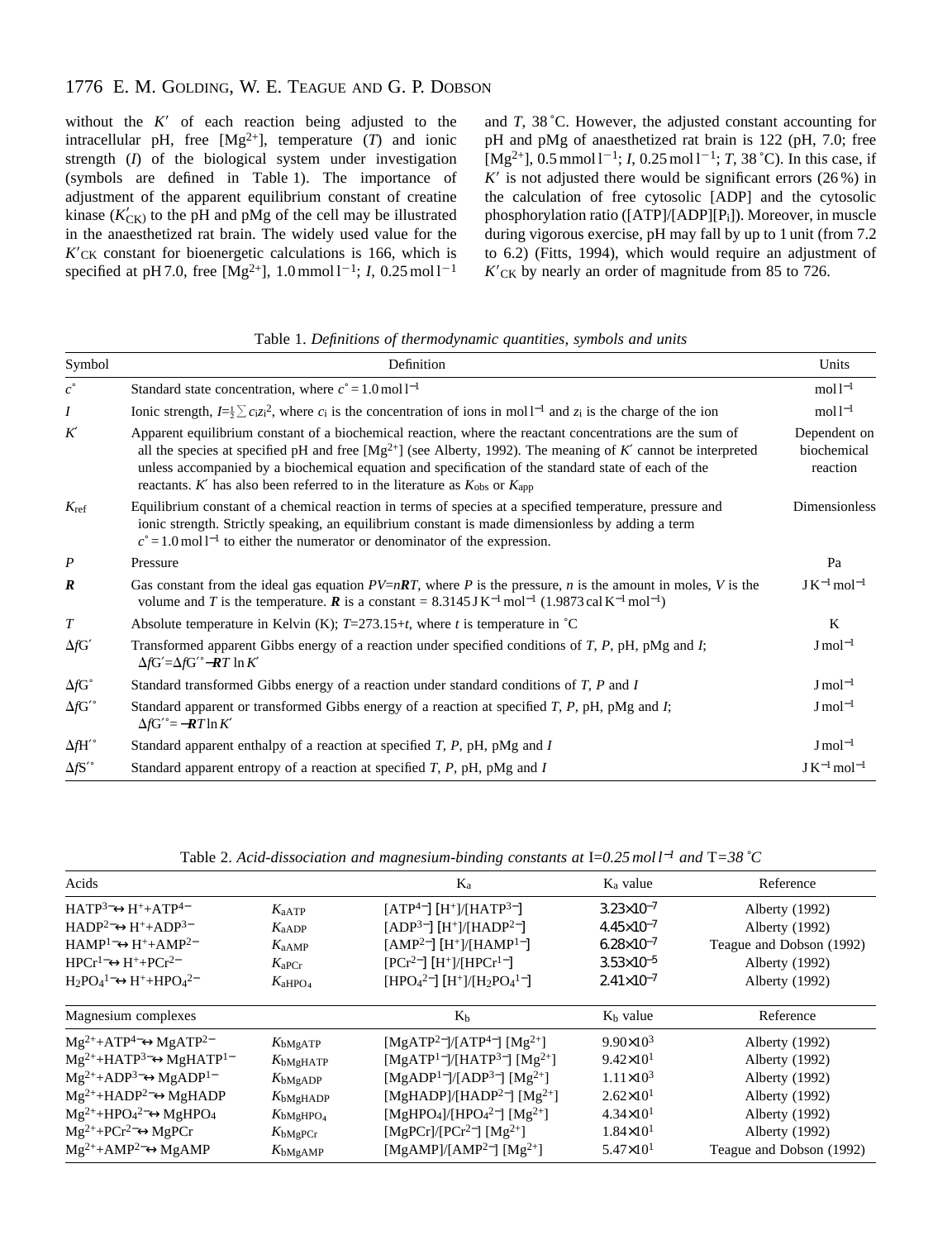## **Theory and equations**

#### *Biochemical* versus *chemical reactions*

There exists much confusion in the literature regarding the thermodynamics of a number of phosphotransferase reactions and their applicability to biological systems. For example, it is common to see the creatine kinase reaction written in the following way:

$$
PCr + ADP + H^{+} = ATP + Cr,
$$
\n(1)

where each reactant represents the sum of all the ionic species and metal complexes. The problem with the above reaction is that it does not have an equilibrium constant, because it balances neither charge nor mass. It becomes particularly confusing when an apparent equilibrium constant  $(K_{obs}$  or  $K'$ ) follows the reaction at specified pH and pMg, temperature  $(T)$ , ionic strength  $(I)$  and pressure  $(P)$ . Having H<sup>+</sup> in the reaction, as above, and giving a value for K' at specified pH and other ionic conditions, is incompatible (Alberty, 1994*a*,*b*).

In order to clarify the situation, Alberty (1992, 1994*b*) has defined two equation types, a biochemical equation and a chemical equation. A biochemical equation is one describing an equilibrium mixture of total reactants followed by *K*9 at specified pH, pMg, *I*, *P* and *T*. The value of *K*<sup> $\prime$ </sup> may be analytically measured in the laboratory or calculated from *in vitro* experimental data using a system of equations as described by Teague and Dobson (1992). The point of emphasis here is that a biochemical equation deals with total concentrations and therefore does not balance charge, but it must balance elements, except for H+ and Mg<sup>2+</sup> when pH and free  $[Mg^{2+}]$ are specified. A chemical equation, in contrast, is defined as one comprising ionic species of reactants at specified *I*, *P* and *T*. By definition, a chemical reaction must balance charge and atoms of elements. Furthermore, because it is a reference equation, it may be part of a mathematical expression with the appropriate metal-binding and acid-dissociation constants with which to calculate *K'* with varying pH and pMg (Teague and Dobson, 1992). The equilibrium constant of a chemical equation is thus abbreviated  $K_{\text{ref}}$  and is dependent on *I*, *P* and *T* (Alberty and Goldberg, 1992). In contrast to a biochemical equation, there exist numerous chemical equations, each with specified ionic species and corresponding *K*<sub>ref</sub> values. It is important to realize that chemical and biochemical equations are two separate systems and cannot be added or subtracted from one another to form one equation (Alberty and Goldberg, 1992).

This distinction between biochemical and chemical equations serves to promote understanding of complex physiological processes using precise thermodynamic language. What follows is the use of such nomenclature in the adjustment of K' with varying pH and free [Mg<sup>2+</sup>] at *I*=0.25 mol1<sup>-1</sup> and *T*=38 °C. Computations were performed using a Macintosh computer (Microsoft Excel software).

*Calculation of K' for the creatine kinase reaction* 

 $[ATD][C<sub>n</sub>]$ 

Biochemical equation: P

$$
Cr + ADP = ATP + Cr,
$$
 (2)

$$
K'_{\text{CK}} = \frac{[A \text{H} \Gamma][\text{C} \Gamma]}{[ADP][P \text{C} \Gamma]},
$$
\n(3)

where PCr is phosphocreatine, ADP is adenosine  $5'$ -diphosphate, ATP is adenosine  $5'$ -triphosphate, Cr is creatine and all concentrations are expressed in mol $1^{-1}$ . Each reactant represents the sum of all the ionic and metal complex species.

Chemical equation:  $PCr^{2-} + ADP^{3-} + H^+ = ATP^{4-} + Cr$ , (4)

$$
[ATP4][Cr]
$$

$$
K_{\rm ref} = \frac{1}{[ADP^3 - [[PCr^2 - [[H^+]]}].
$$
\n(5)

To be more precise, the equilibrium constant  $K_{\text{ref}}$  (equation 5), should have the standard state concentration  $(c^{\circ})$ , where  $c^{\circ}=1.0$  mol l<sup>-1</sup>, in the numerator to make the constant dimensionless, but it has been omitted in all the *K*<sub>ref</sub> expressions of this paper to simplify the equations (Alberty and Goldberg, 1992).

The total concentration of reactants in equation 2 are defined as:

$$
[ATP] = [ATP4-] + [HATP3-] + [MgATP2-] + [MgHATP1-], \qquad (6)
$$

$$
[ADP] = [ADP3-] + [HADP2-] + [MgADP1-] + [MgHADP], \qquad (7)
$$

$$
[PCr] = [PCr2^-] + [HPCr1^-] + [MgPCr].
$$
\n(8)

Equation 3 may be rearranged in terms of the ionic species and expressed as a function of the acid-dissociation constants (*K*a values), magnesium-binding constants ( $K_b$  values) (see Table 2), pH and free [Mg<sup>2+</sup>] to give the following equation:

$$
K'_{CK} = K_{ref} [H^+] \frac{1 + \frac{[H^+]}{K_{aATP}} + (K_{bMgATP} [Mg^{2+}]) + \frac{(K_{bMgHATP} [H^+][Mg^{2+}])}{K_{aATP}}}{\left\{1 + \frac{[H^+]}{K_{aADP}} + (K_{bMgADP} [Mg^{2+}]) + \frac{(K_{bMgHADP} [H^+][Mg^{2+}])}{K_{aADP}}\right\} \left\{1 + \frac{[H^+]}{K_{aPCr}} + (K_{bMgPCr} [Mg^{2+}])\right\}},
$$
\n(9)

where  $K_{\text{ref}}$  is 3.77×10<sup>8</sup> at 38 °C (Teague and Dobson, 1992) and [Mg<sup>2+</sup>] refers to the free [Mg<sup>2+</sup>]. The adjustment of  $K'_{\text{CK}}$  with varying pH and free  $[Mg^{2+}]$  is shown in Table 3.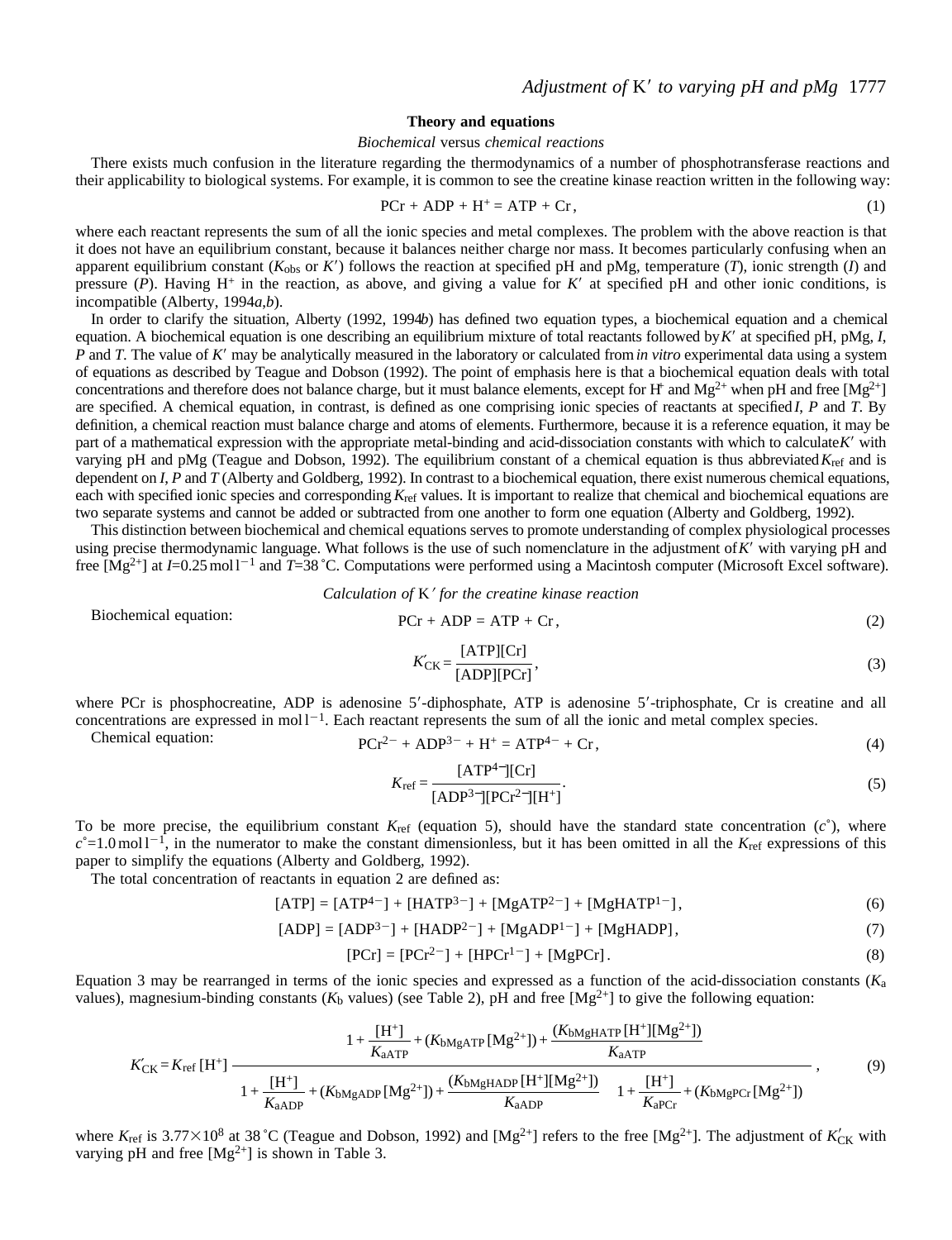# 1778 E. M. GOLDING, W. E. TEAGUE AND G. P. DOBSON

*Calculation of K' for the adenylate kinase reaction* 

Biochemical equation:

$$
2ADP = ATP + AMP,
$$
\n(10)

$$
K'_{\text{AK}} = \frac{[\text{ATP}][\text{AMP}]}{[\text{ADP}]^2},\tag{11}
$$

where  $K'_{AK}$  is the apparent equilibrium constant of adenylate kinase and all concentrations are expressed in mol  $1^{-1}$ . Each reactant represents the sum of all the ionic and metal complex species of the reactants.

Chemical equation:

$$
2ADP3- = ATP4- + AMP2-, \t(12)
$$

$$
K_{\rm ref} = \frac{[ATP^{4-}][AMP^{2-}]}{[ADP^{3-}]^2}.
$$
 (13)

The total concentrations of reactants in equation 10 are defined as:

 $[ATP] = [ATP<sup>4-</sup>] + [HATP<sup>3-</sup>] + [MgATP<sup>2-</sup>] + [MgHATP<sup>1-</sup>],$  (14)

$$
[ADP] = [ADP3-] + [HADP2-] + [MgADP1-] + [MgHADP], \qquad (15)
$$

$$
[AMP] = [AMP2-] + [HAMP1-] + [MgAMP]. \tag{16}
$$

Equation 11 may be rearranged as the sum of ionic species and expressed as a function of the acid-dissociation constants, magnesium-binding constants (Table 2), pH and free  $[Mg^{2+}]$ :

$$
K'_{AK} = K_{ref} \frac{\left\{1 + \frac{[H^+] }{K_{aATP}} + (K_{bMgATP} [Mg^{2+}]) + \frac{(K_{bMgHATP} [H^+][Mg^{2+}])}{K_{aATP}}\right\} \left\{1 + \frac{[H^+]}{K_{aAMP}} + (K_{bMgAMP} [Mg^{2+}])\right\}}{\left\{1 + \frac{[H^+]}{K_{aADP}} + (K_{bMgADP} [Mg^{2+}]) + \frac{(K_{bMgHADP} [H^+][Mg^{2+}])}{K_{aADP}}\right\}^2},\tag{17}
$$

where  $K_{\text{ref}}$  is 3.74×10<sup>-1</sup> at 38 °C and was calculated from the *K'* of 1.05 at pH=7.0, free  $[Mg^{2+}]$ =1.0 mmol l<sup>-1</sup>, *I*=0.25 mol l<sup>-1</sup>, *T*=38 °C (Lawson and Veech, 1979). The adjustment of  $K'_{AK}$  with varying pH and free [Mg<sup>2+</sup>] is given in Table 4.

*Calculation of K' for the ATP hydrolysis reaction* 

Biochemical equation:

$$
ATP + H_2O = ADP + P_i, \qquad (18)
$$

$$
K'_{\text{ATP}} = \frac{[\text{ADP}][\text{P}_i]}{[\text{ATP}]},\tag{19}
$$

where  $K'_{ATP}$  is the apparent equilibrium constant of ATP phosphohydrolase, P<sub>i</sub> is orthophosphate and all concentrations are expressed in mol $1^{-1}$ . By convention, H<sub>2</sub>O concentration is unity and is omitted from equilibrium expressions. Each reactant represents the sum of all the ionic and metal complex species.

Chemical equation:  $\mathbf{A}$ 

$$
ATP^{4-} + H_2O = ADP^{3-} + HPO_4^{2-} + H^+,
$$
\n(20)

$$
K_{\rm ref} = \frac{[\rm ADP^{3-}][\rm HPO_4{}^{2-}][\rm H^+]}{[\rm ATP^{4-}]}. \tag{21}
$$

The total concentrations of reactants in equation 18 are defined as:

$$
[ADP] = [ADP3-] + [HADP2-] + [MgADP1-] + [MgHADP],
$$
\n(22)

$$
[P_i] = [HPO_4^{2-}] + [H_2PO_4^{1-}] + [MgHPO_4],
$$
\n(23)

$$
[ATP] = [ATP4-] + [HATP3-] + [MgATP2-] + [MgHATP1-].
$$
 (24)

Equation 19 may be rearranged in terms of the speciated forms and expressed as a function of the acid-dissociation constants, magnesium-binding constants (Table 2), pH and free  $[Mg^{2+}]$ :

$$
K_{ATP} = \frac{K_{ref}}{[H^+]} \frac{\left\{1 + \frac{[H^+]}{K_{aADP}} + (K_{bMgADP}[Mg^{2+}]) + \frac{(K_{bMgHADP}[H^+][Mg^{2+}])}{K_{aADP}}\right\}\left\{1 + \frac{[H^+]}{K_{aHPO_4}} + (K_{bMgHPO_4}[Mg^{2+}])\right\}}{\left\{1 + \frac{[H^+]}{K_{aATP}} + (K_{bMgATP}[Mg^{2+}]) + \frac{(K_{bMgHATP}[H^+][Mg^{2+}])}{K_{aATP}}\right\}},
$$
(25)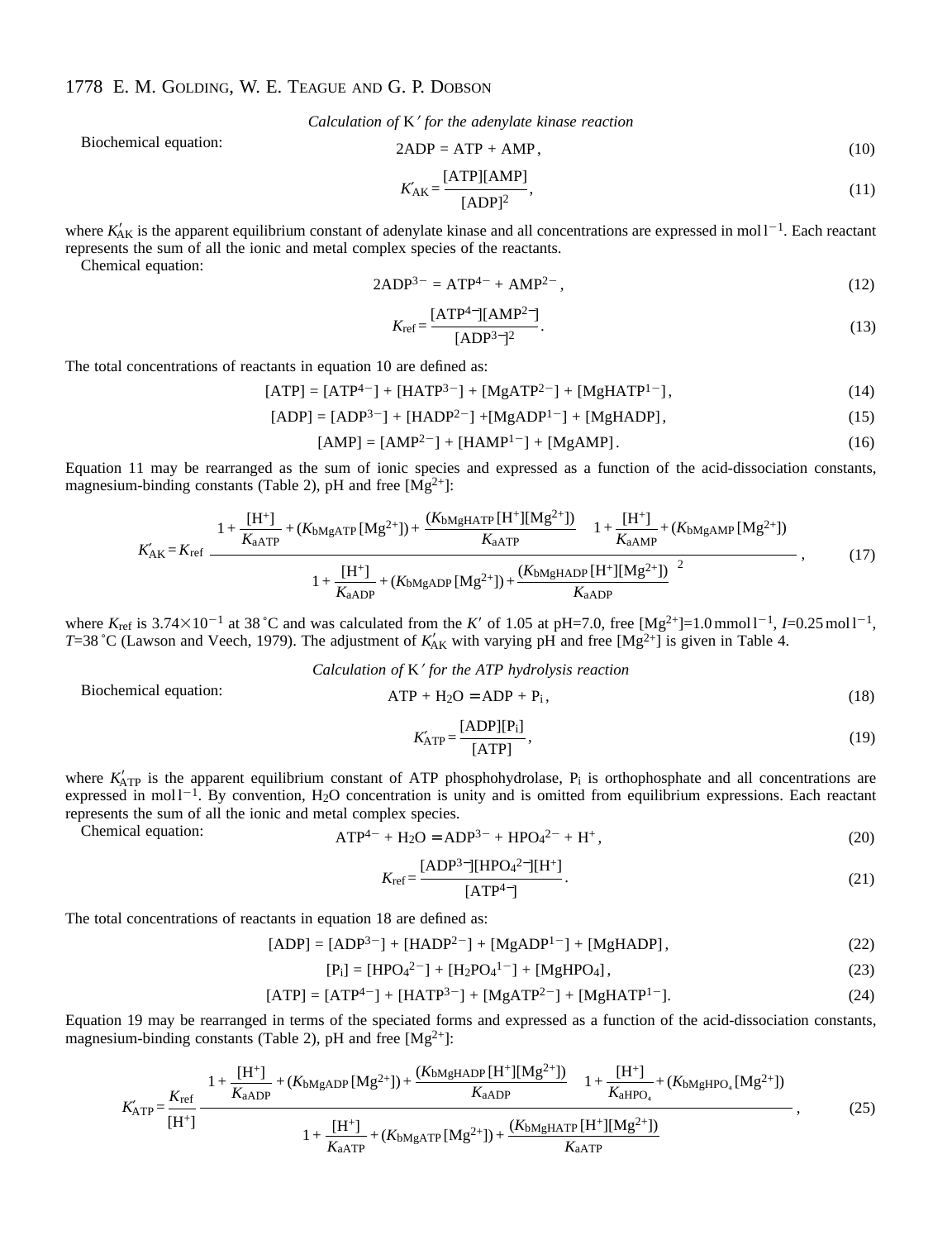## *Adjustment of* K9 *to varying pH and pMg* 1779

where  $K_{\text{ref}}$  is 7.22×10<sup>-2</sup> at 38 °C and was calculated from the *K'* of 2.19×10<sup>5</sup> mol l<sup>-1</sup> at pH=7.0, free [Mg<sup>2+</sup>]=1.0 mmol l<sup>-1</sup>, *I*=0.25 mol 1<sup>-1</sup> and *T*=38 °C (Guynn and Veech, 1973). The adjustment of  $K'_{\text{ATP}}$  for a range of pH and free [Mg<sup>2+</sup>] values is shown in Table 5.

## *Biochemical and physiological applications of thermodynamic data*

The primary aim of this study is to provide biochemists and physiologists with a number of thermodynamic expressions that will enable them to adjust K' of key equilibria to the pH and free  $[Mg^{2+}]$  of their experimental system at *I*=0.25 mol l<sup>-1</sup> and 38 °C. Such information is essential for quantifying the bioenergetic state of a tissue or organ. The reactant concentrations ATP and PCr and the parameters pH and pMg may be obtained by phosphorus magnetic resonance spectroscopy  $(3^{1}P MRS)$  and the total creatine concentration by conventional metabolic analysis methodology (Chance *et al.* 1988; Conway and Radda, 1991; Gadian, 1982; Gadian and Radda, 1981; Ingwall, 1982; Kushmerick and Meyer, 1985; Meyer *et al.* 1982). It is important to convert the tissue enzymatic measurements from units of  $\mu$ mol g<sup>-1</sup> wet mass to mol<sup>-1</sup>, which requires estimations of the total tissue water space and the intra- and extracellular water distribution of that total water space for the organ system under investigation (Dobson *et al.* 1992; Masuda *et al.* 1990).

#### *Free cytosolic [ADP]*

Free cytosolic [ADP] (in mol  $1^{-1}$ ) can be calculated from rearrangement of the equilibrium expression (equation 3):

$$
[ADP] = \frac{[ATP][Cr]}{[PCr]K'_{CK}}.
$$
\n(26)

Before calculating [ADP], the apparent equilibrium constant,  $K'_{CK}$ , needs to be adjusted to the pH and free [Mg<sup>2+</sup>] of the experimental conditions at  $I=0.25$  mol  $I^{-1}$  and 38 °C using equation 9. The [ADP] calculated this way is often called the free cytosolic [ADP], which has been shown to be 20- to 50-fold less than the total measured tissue content (Bünger and Soboll, 1986; Seraydarian *et al.* 1962; Veech *et al.* 1979).

#### *Cytosolic phosphorylation ratio*

The phosphorylation ratio is often referred to as the phosphorylation potential, but it is not a potential with units of energy, but rather a ratio of the reactants of the ATP hydrolysis reaction in units of concentration (Slater, 1976). The phosphorylation ratio  $(in \text{ }1\text{mol}^{-1})$  is calculated from an arrangement of the creatine kinase equilibrium, and the free cytosolic orthophosphate concentration, [Pi], which must be determined independently:

$$
\frac{\text{[ATP]}}{\text{[ADP][P_i]}} = \frac{\text{[PCr]} K'_{\text{CK}}}{\text{[Cr]}} \frac{1}{\text{[P_i]}}.
$$
\n(27)

Before calculating the phosphorylation ratio,  $K'_{CK}$  needs to be adjusted to the pH and free  $[Mg^{2+}]$  of the experimental conditions at  $I=0.25$  mol  $1^{-1}$  and 38 °C using equation 9.

#### *Free cytosolic [AMP]*

Free cytosolic [AMP] (in mol  $1^{-1}$ ) can be calculated from rearrangement of the adenylate equilibrium expression (equation 11):

$$
[AMP] = \frac{[ADP]^2 K'_{AK}}{[ATP]}.
$$
\n(28)

Prior to calculation of free [AMP],  $K'_{AK}$  needs to be adjusted to the pH and free [Mg<sup>2+</sup>] of the experimental conditions at  $I=0.25 \text{ mol}^{-1}$  and 38 °C using equation 17. The [AMP] calculated in this way is often called the free cytosolic [AMP], which has been shown to be 20- to 50-fold less than the total measured tissue content (Bünger and Soboll, 1986).

#### *Calculation of the*  $\Delta_f$ *G' of ATP hydrolysis: relevance to biological systems*

Since ATP is the primary energy currency of a cell, it is the chemical potential of its hydrolysis (equations 18, 19), as opposed to its synthesis, that drives the extent and direction of the energy transformations in living systems (Krebs and Kornberg, 1957). The transformed Gibbs energy of ATP hydrolysis,  $\Delta f$ <sup> $G$ </sup><sub>ATP</sub>, can be determined from the following equation:

$$
\Delta_f G'_{ATP} = \Delta_f G'^{\circ}_{ATP} + RT \ln \frac{[ADP][P_i]}{[ATP]},
$$
\n(29)

where  $\bm{R}$  is the gas constant, *T* is the temperature (in Kelvin; see Table 1) and  $\Delta f$ <sup>o</sup> $_{ATP}$  is the standard transformed Gibbs energy of ATP hydrolysis (ATP + H<sub>2</sub>O = ADP + P<sub>i</sub>) at a specified pH, free  $[Mg^{2+}]$ , *I*, *P* and *T* (see below). The cytosolic phosphorylation ratio, [ATP]/([ADP][Pi]), is calculated from the creatine kinase equilibrium expression (equation 27). It should be noted that the phosphorus metabolite values in equations 26–29 represent their free concentrations as determined by 31P magnetic resonance spectroscopy, rather than total tissue measurements.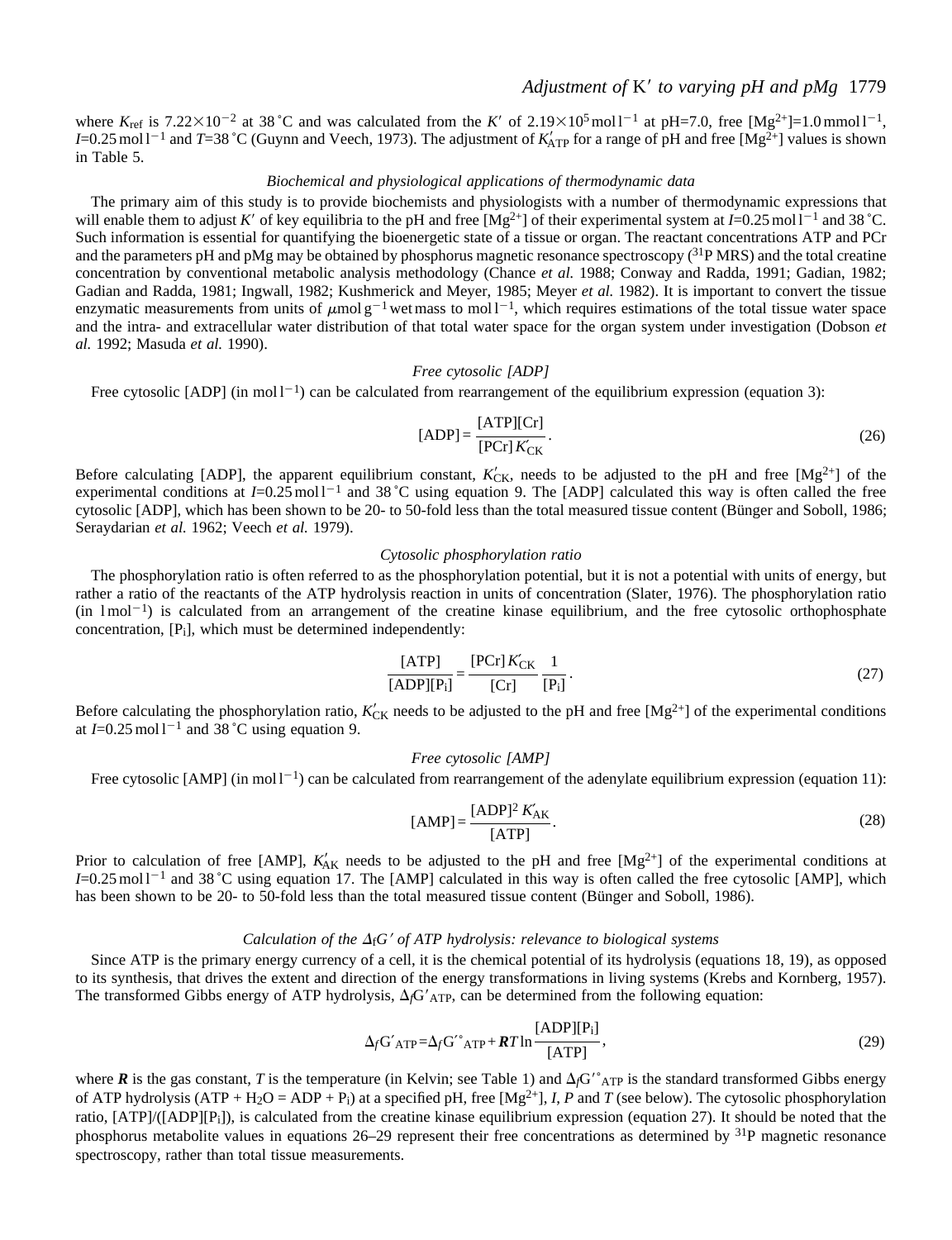|      |                                                                                                                                                                                                                        |                                                                                                                      |        |                                                                                                                                                                                                                                                                                                     |                    |                                                                                                                                                                  |                                                                                                                                                                  | $[Mg^{2+}]$ (mol $I^{-1}$ )                                                              |                                                                                                                         |                  |                                                                              |                                                                                              |                                                                                                                                                                                    |                                                                                                                                                             |  |
|------|------------------------------------------------------------------------------------------------------------------------------------------------------------------------------------------------------------------------|----------------------------------------------------------------------------------------------------------------------|--------|-----------------------------------------------------------------------------------------------------------------------------------------------------------------------------------------------------------------------------------------------------------------------------------------------------|--------------------|------------------------------------------------------------------------------------------------------------------------------------------------------------------|------------------------------------------------------------------------------------------------------------------------------------------------------------------|------------------------------------------------------------------------------------------|-------------------------------------------------------------------------------------------------------------------------|------------------|------------------------------------------------------------------------------|----------------------------------------------------------------------------------------------|------------------------------------------------------------------------------------------------------------------------------------------------------------------------------------|-------------------------------------------------------------------------------------------------------------------------------------------------------------|--|
|      | $(mod I^{-1})$<br>$\overline{H}$                                                                                                                                                                                       |                                                                                                                      | $10-4$ | $2 \times 10^{-4}$                                                                                                                                                                                                                                                                                  | $3 \times 10^{-4}$ | $4 \times 10^{-4}$                                                                                                                                               | $5 \times 10^{-4}$                                                                                                                                               | $6 \times 10^{-4}$                                                                       | $7\times10^{-4}$                                                                                                        | $8\times10^{-4}$ | $9 \times 10^{-4}$                                                           | $10^{-3}\,$                                                                                  |                                                                                                                                                                                    | $1.1 \times 10^{-3}$ $1.2 \times 10^{-3}$ $1.3 \times 10^{-3}$                                                                                              |  |
|      | $.98\times10^{-7}$                                                                                                                                                                                                     |                                                                                                                      |        |                                                                                                                                                                                                                                                                                                     |                    |                                                                                                                                                                  |                                                                                                                                                                  |                                                                                          |                                                                                                                         |                  |                                                                              |                                                                                              |                                                                                                                                                                                    |                                                                                                                                                             |  |
|      |                                                                                                                                                                                                                        |                                                                                                                      |        |                                                                                                                                                                                                                                                                                                     |                    |                                                                                                                                                                  |                                                                                                                                                                  |                                                                                          |                                                                                                                         |                  |                                                                              |                                                                                              |                                                                                                                                                                                    |                                                                                                                                                             |  |
|      | $\begin{array}{l} 3.16 \times 10^{-7} \\ 2.51 \times 10^{-7} \\ 2.00 \times 10^{-7} \\ 1.58 \times 10^{-7} \\ 1.26 \times 10^{-7} \\ 1.00 \times 10^{-7} \\ 7.94 \times 10^{-8} \\ 6.31 \times 10^{-8} \\ \end{array}$ | $174.88$<br>$136.70$<br>$130.84$<br>$130.84$<br>$130.72$<br>$130.84$<br>$130.84$<br>$130.84$<br>$150.84$<br>$150.84$ |        | $\begin{array}{l} 25.27 \\ 29.541 \\ 19.50 \\ 19.50 \\ 19.51 \\ 19.50 \\ 19.53 \\ 19.53 \\ 19.53 \\ 19.53 \\ 19.53 \\ 19.53 \\ 19.53 \\ 19.53 \\ 19.53 \\ 19.53 \\ 19.53 \\ 19.53 \\ 19.53 \\ 19.53 \\ 19.53 \\ 19.53 \\ 19.53 \\ 19.53 \\ 19.53 \\ 19.53 \\ 19.53 \\ 19.53 \\ 19.53 \\ 19.53 \\ 1$ |                    | $39.5039.7339.7339.8539.7339.7339.8339.7339.7339.7339.7339.7339.7339.7339.7339.7339.7339.7339.7339.7339.7339.7339.7339.7339.7339.7339.7339.7339.7339.7339.7339.$ | $\begin{array}{l} 43.65 \\ 43.90 \\ 359.81 \\ 539.83 \\ 739.83 \\ 739.83 \\ 81.29 \\ 101.7 \\ 111.8 \\ 83.83 \\ 74.88 \\ 85.48 \\ 54.88 \\ 54.88 \\ \end{array}$ | 469.97<br>390.34.37<br>320.37.37<br>2016.06<br>2016.06<br>115.13 99.67<br>74.46<br>79.67 | $\begin{array}{l} 503.95\\ 418.67\\ 418.77\\ 345.77\\ 283.9\\ 123.8\\ 188.7\\ 123.8\\ 99.3\\ 03.8\\ 03.8\\ \end{array}$ |                  | 563.45<br>467.84<br>586.06 75.34<br>58.54 75.000 75.000<br>58.85 70.85 70.85 | 589.61<br>489.28<br>493.50.87<br>50.87<br>50.87<br>50.11<br>50.12<br>50.12<br>50.17<br>50.17 | $\begin{array}{l} 613.71 \\ 508.94 \\ 419.41 \\ 343.66 \\ 201.5 \\ 360.15 \\ 201.36 \\ 121.36 \\ 123.12 \\ 124.41 \\ 125.44 \\ 136.40 \\ 148.11 \\ 159.64 \\ 164.0 \\ \end{array}$ | $\begin{array}{l} 635.98\\ 527.02\\ 527.03\\ 535.36\\ 734.31\\ 234.81\\ 234.81\\ 234.82\\ 234.81\\ 234.82\\ 234.83\\ 234.82\\ 235.76\\ 78.76\\ \end{array}$ |  |
|      |                                                                                                                                                                                                                        |                                                                                                                      |        |                                                                                                                                                                                                                                                                                                     |                    |                                                                                                                                                                  |                                                                                                                                                                  |                                                                                          |                                                                                                                         |                  |                                                                              |                                                                                              |                                                                                                                                                                                    |                                                                                                                                                             |  |
|      |                                                                                                                                                                                                                        |                                                                                                                      |        |                                                                                                                                                                                                                                                                                                     |                    |                                                                                                                                                                  |                                                                                                                                                                  |                                                                                          |                                                                                                                         |                  |                                                                              |                                                                                              |                                                                                                                                                                                    |                                                                                                                                                             |  |
|      |                                                                                                                                                                                                                        |                                                                                                                      |        |                                                                                                                                                                                                                                                                                                     |                    |                                                                                                                                                                  |                                                                                                                                                                  |                                                                                          |                                                                                                                         |                  |                                                                              |                                                                                              |                                                                                                                                                                                    |                                                                                                                                                             |  |
|      |                                                                                                                                                                                                                        |                                                                                                                      |        |                                                                                                                                                                                                                                                                                                     |                    |                                                                                                                                                                  |                                                                                                                                                                  |                                                                                          |                                                                                                                         |                  |                                                                              |                                                                                              |                                                                                                                                                                                    |                                                                                                                                                             |  |
|      |                                                                                                                                                                                                                        |                                                                                                                      |        |                                                                                                                                                                                                                                                                                                     |                    |                                                                                                                                                                  |                                                                                                                                                                  |                                                                                          |                                                                                                                         |                  |                                                                              |                                                                                              |                                                                                                                                                                                    |                                                                                                                                                             |  |
|      |                                                                                                                                                                                                                        |                                                                                                                      |        |                                                                                                                                                                                                                                                                                                     |                    |                                                                                                                                                                  |                                                                                                                                                                  |                                                                                          |                                                                                                                         |                  |                                                                              |                                                                                              |                                                                                                                                                                                    |                                                                                                                                                             |  |
| 7.27 | $5.01\times10^{-8}$                                                                                                                                                                                                    |                                                                                                                      |        |                                                                                                                                                                                                                                                                                                     |                    |                                                                                                                                                                  |                                                                                                                                                                  |                                                                                          |                                                                                                                         |                  |                                                                              |                                                                                              |                                                                                                                                                                                    |                                                                                                                                                             |  |
|      | $.98 \times 10^{-8}$                                                                                                                                                                                                   |                                                                                                                      |        |                                                                                                                                                                                                                                                                                                     |                    |                                                                                                                                                                  |                                                                                                                                                                  |                                                                                          |                                                                                                                         |                  |                                                                              |                                                                                              |                                                                                                                                                                                    |                                                                                                                                                             |  |

| I                       |
|-------------------------|
|                         |
|                         |
| $\frac{1}{3}$           |
|                         |
| Ì                       |
| I<br>ĺ                  |
|                         |
|                         |
| Ì                       |
| $\frac{1}{2}$           |
|                         |
|                         |
|                         |
| $\mathbb{F}^1$          |
|                         |
|                         |
|                         |
| $\frac{1}{2}$<br>ì<br>l |
|                         |
|                         |
|                         |
|                         |
|                         |
|                         |
|                         |
|                         |
| j                       |
|                         |
|                         |
|                         |
|                         |
|                         |
|                         |
|                         |
| <b>Control</b>          |
|                         |
|                         |
|                         |
|                         |
|                         |
| j                       |
|                         |
|                         |
| $\overline{a}$          |
|                         |
|                         |
| י<br>ו                  |
|                         |
|                         |
|                         |
|                         |
|                         |
|                         |
| IN N XF                 |
|                         |
|                         |
| ֕<br>֚֚֬<br>ׇ֚֘֡        |
|                         |
|                         |
|                         |
|                         |
|                         |
|                         |
|                         |
| ׇ֚֘                     |
|                         |
|                         |
|                         |
|                         |
|                         |

|                          | $3\times10^{-7}$<br>$.2 \times 10^{-3}$ |       | $357$<br>$383$<br>$383$<br>$383$<br>$385$<br>$303$<br>$0.90$<br>$0.91$<br>$0.925$<br>$0.925$<br>0.855<br>0.873<br>0.885 0.908<br>0.910 0.925<br>0.935 0.935                                                                                                                                         |     |                                                             |                       |  |                                  |  |                                                                                                                                                                      |
|--------------------------|-----------------------------------------|-------|-----------------------------------------------------------------------------------------------------------------------------------------------------------------------------------------------------------------------------------------------------------------------------------------------------|-----|-------------------------------------------------------------|-----------------------|--|----------------------------------|--|----------------------------------------------------------------------------------------------------------------------------------------------------------------------|
|                          | $1 \times 10^{-3}$                      |       | 0.851<br>0.870<br>0.870 0.912<br>0.920 0.938 8342<br>0.945 0.938 9.945                                                                                                                                                                                                                              |     |                                                             |                       |  |                                  |  |                                                                                                                                                                      |
|                          | $10^{-3}$                               |       | 1.844<br>1.865<br>1.864<br>1.912, 1.938<br>1.938<br>1.948<br>1.952<br>0.952                                                                                                                                                                                                                         |     |                                                             |                       |  |                                  |  |                                                                                                                                                                      |
|                          | $-01\times$                             |       | 1,833<br>1,857 8<br>1,858 5<br>0,910 0,940 5<br>0,950 0,940 5<br>0,956 0,956 0,956                                                                                                                                                                                                                  |     |                                                             |                       |  |                                  |  |                                                                                                                                                                      |
|                          | $8\times10^{-4}$                        |       | 0.819<br>0.845<br>0.867<br>0.929<br>0.938<br>0.957<br>0.957                                                                                                                                                                                                                                         |     |                                                             |                       |  |                                  |  |                                                                                                                                                                      |
| $\lfloor m \rfloor^{-1}$ | $7\times10^{-4}$                        |       | 0.800<br>0.828<br>0.852<br>0.873<br>0.945<br>0.945<br>0.952                                                                                                                                                                                                                                         |     |                                                             |                       |  |                                  |  |                                                                                                                                                                      |
| ${ {\rm Mg} ^{2+}}$      | $6\times10^{-4}$                        |       | $\begin{array}{r} 1.775 \\ 1.804 \\ 1.829 \\ 1.872 \\ 1.872 \\ 1.872 \\ 0.972 \\ 0.93 \\ 0.93 \\ 0.93 \\ 0.939 \\ 0.939 \\ 0.939 \\ 0.939 \\ 0.939 \\ 0.939 \\ 0.939 \\ 0.939 \\ 0.939 \\ 0.939 \\ 0.939 \\ 0.939 \\ 0.939 \\ 0.939 \\ 0.939 \\ 0.939 \\ 0.939 \\ 0.939 \\ 0.939 \\ 0.939 \\ 0.939$ |     |                                                             |                       |  |                                  |  |                                                                                                                                                                      |
|                          | $5\times10^{-4}$                        |       | 0.743<br>0.772<br>0.798<br>0.822<br>0.875<br>0.916<br>0.916                                                                                                                                                                                                                                         |     |                                                             |                       |  |                                  |  |                                                                                                                                                                      |
|                          | $4\times10^{-4}$                        |       | 0.701<br>0.729<br>0.756 0.820<br>0.820 0.849<br>0.877<br>0.877                                                                                                                                                                                                                                      |     |                                                             |                       |  |                                  |  |                                                                                                                                                                      |
|                          | $3\times10^{-4}$                        |       | $\begin{array}{l} 1.647 \\ 1.674 \\ 1.698 \\ 1.721 \\ 1.742 \\ 0.775 \\ 0.775 \\ 0.789 \\ 0.800 \\ 0.809 \\ 0.817 \\ \end{array}$                                                                                                                                                                   |     |                                                             |                       |  |                                  |  |                                                                                                                                                                      |
|                          | $2 \times 10^{-4}$                      |       |                                                                                                                                                                                                                                                                                                     |     |                                                             |                       |  |                                  |  |                                                                                                                                                                      |
|                          |                                         |       |                                                                                                                                                                                                                                                                                                     |     |                                                             |                       |  |                                  |  | 0.489<br>0.503 0.5140<br>0.5140 0.550 0.579<br>0.579 0.579 0.579<br>0.579 0.579 0.579                                                                                |
|                          |                                         | 0.380 |                                                                                                                                                                                                                                                                                                     |     | 0.380<br>0.380<br>0.379<br>0.377<br>0.377<br>0.377<br>0.376 |                       |  |                                  |  |                                                                                                                                                                      |
|                          | $(mod 1^{-1})$<br>$\overline{E}$        |       |                                                                                                                                                                                                                                                                                                     |     |                                                             |                       |  |                                  |  | 3.98810 <sup>-7</sup><br>3.16810 <sup>-7</sup><br>2.51810 <sup>-7</sup><br>2.00810 <sup>-7</sup><br>1.1.56810-7<br>1.00810- <sup>7</sup><br>5.01810-8<br>5.5.01810-8 |
|                          |                                         |       | 5.5                                                                                                                                                                                                                                                                                                 | 5.6 | 6.7                                                         | $6.8$<br>$6.9$<br>7.0 |  | $7.7$<br>$7.2$<br>$7.3$<br>$7.4$ |  |                                                                                                                                                                      |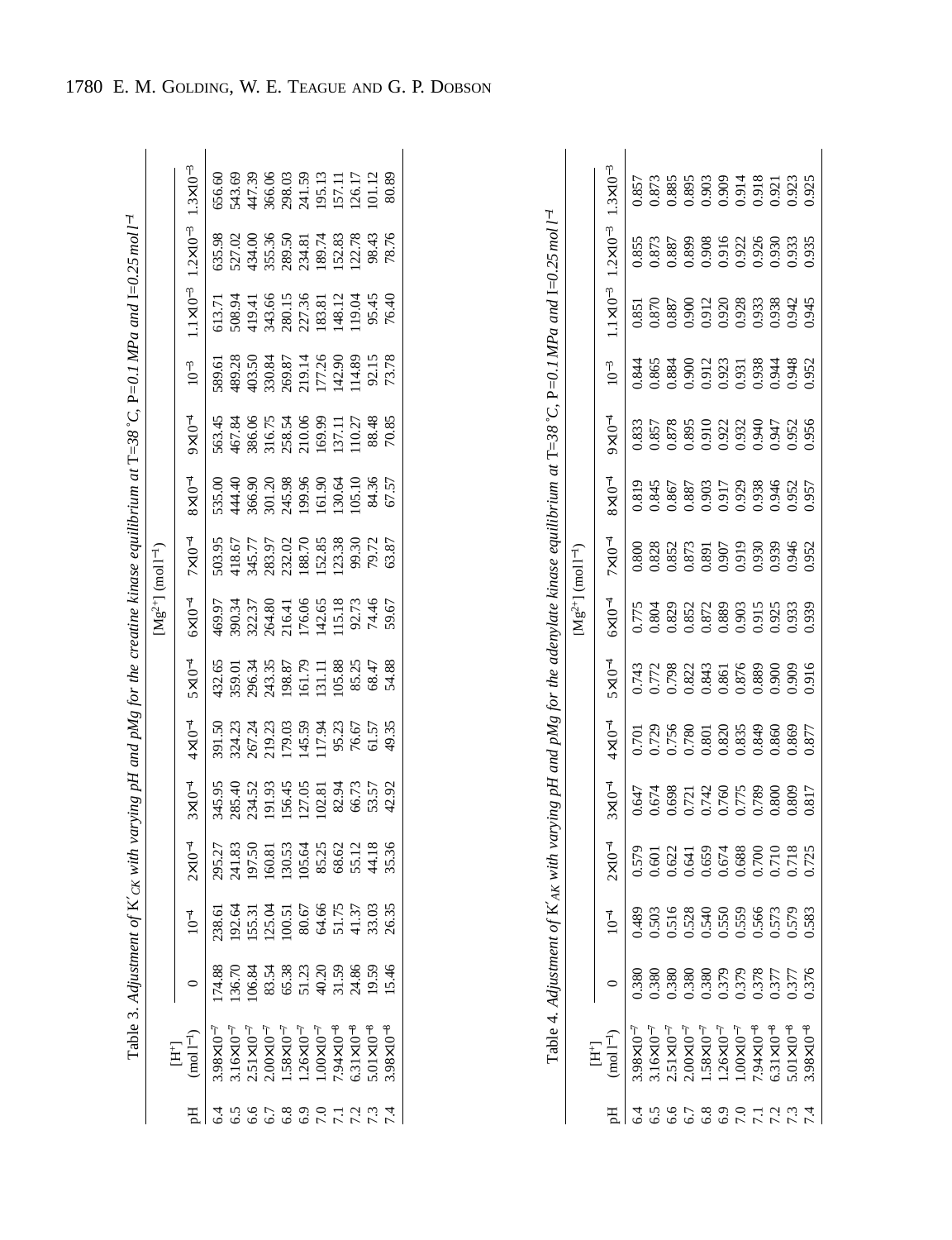| Table 5. Adjustment of $K$ are with varying pH and pMg for the ATP hydrolysis equilibrium at T=38 °C, P=0.1 MPa and I=0.25 mol $l^{-1}$ | $[Mg^{2+}]$ (mol $I^{-1}$ ) | ε-01x811 ε-01x211 ε-01x11 ε-01 + 01x6 + 01x8 + 01x2 + 01x9 + 01x5 + 01x7 + 01x6 + 01x2 + 01 | 4.08x10 <sup>5</sup> 2.9yx10 <sup>5</sup> 2.41x10 <sup>5</sup> 2.06x10 <sup>5</sup> 1.82x10 <sup>5</sup> 1.52x10 <sup>5</sup> 1.52x10 <sup>5</sup> 1.33x10 <sup>5</sup> 1.26x10 <sup>5</sup> 1.12x10 <sup>5</sup> 1.12x10 <sup>5</sup> 1.08x10 <sup>5</sup> | 4.56x10 <sup>5</sup> 3.24x10 <sup>5</sup> 2.57x10 <sup>5</sup> 2.19x10 <sup>5</sup> 1.74x10 <sup>5</sup> 1.40x10 <sup>5</sup> 1.40x10 <sup>5</sup> 1.40x10 <sup>5</sup> 1.33x10 <sup>5</sup> 1.23x10 <sup>5</sup> 1.23x10 <sup>5</sup> 1.18x10 <sup>5</sup> | 5.16x10 <sup>5</sup> 3.55x10 <sup>5</sup> 2.79x10 <sup>5</sup> 2.35x10 <sup>5</sup> 2.07x10 <sup>5</sup> 1.86x10 <sup>5</sup> 1.71x10 <sup>5</sup> 1.51x10 <sup>5</sup> 1.43x10 <sup>5</sup> 1.37x10 <sup>5</sup> 1.22x10 <sup>5</sup> 1.24x10 <sup>5</sup> | 6.92x10° 3.07x10° 3.07x10° 2.28x10° 2.26x10° 1.87x10° 1.75x10° 1.65x10° 1.57x10° 1.50x10° 1.45x10° 1.40x10° 1.36x10° | 6.87x10 <sup>5</sup> 4.47x10 <sup>5</sup> 3.44x10 <sup>5</sup> 2.88x10 <sup>5</sup> 2.27x10 <sup>5</sup> 2.27x10 <sup>5</sup> 1.8x10 <sup>5</sup> 1.84x10 <sup>5</sup> 1.75x10 <sup>5</sup> 1.68x10 <sup>5</sup> 1.62x10 <sup>5</sup> 1.52x10 <sup>5</sup> | 8.06x10° 5.12x10° 3.91x10° 3.26x10° 2.56x10° 2.56x10° 2.36x10° 2.08x10° 1.98x10° 1.98x10° 1.78x10° 1.73x10° | 9.55x10° 5.94x10° 4.51x10° 3.75x10° 3.27x10° 2.95x10° 2.71x10° 2.33x10° 2.28x10° 2.19x10° 2.12x10° 2.00x10° 2.00x10° | 1.14x105 5.27x105 5.27x105 4.37x105 3.81x105 3.43x105 3.16x105 2.79x105 2.67x105 2.56x105 2.40x105 2.44x105 4.34x105 | 1.38×10° 8.30×10° 6.23×10° 5.16×10° 4.50×10° 3.73×10° 3.73×10° 3.30×10° 3.15×10° 3.03×10° 2.93×10° 2.84×10° 2.77×10° | 1.68×10° 7.45×10° 6.16×10° 6.16×10° 5.37×10° 4.84×10° 4.15×10° 4.84×10° 3.94×10° 3.77×10° 3.62×10° 3.40×10° 3.40×10° 3.32×10° | 2.05×106 1.20×106 8.99×106 7.42×105 6.47×105 5.82×105 5.37×105 4.76×105 4.54×105 4.37×105 4.37×105 4.01×105 4.01×105 |
|-----------------------------------------------------------------------------------------------------------------------------------------|-----------------------------|---------------------------------------------------------------------------------------------|-------------------------------------------------------------------------------------------------------------------------------------------------------------------------------------------------------------------------------------------------------------|-------------------------------------------------------------------------------------------------------------------------------------------------------------------------------------------------------------------------------------------------------------|-------------------------------------------------------------------------------------------------------------------------------------------------------------------------------------------------------------------------------------------------------------|----------------------------------------------------------------------------------------------------------------------|------------------------------------------------------------------------------------------------------------------------------------------------------------------------------------------------------------------------------------------------------------|-------------------------------------------------------------------------------------------------------------|----------------------------------------------------------------------------------------------------------------------|----------------------------------------------------------------------------------------------------------------------|----------------------------------------------------------------------------------------------------------------------|-------------------------------------------------------------------------------------------------------------------------------|----------------------------------------------------------------------------------------------------------------------|
|                                                                                                                                         |                             |                                                                                             |                                                                                                                                                                                                                                                             |                                                                                                                                                                                                                                                             |                                                                                                                                                                                                                                                             |                                                                                                                      |                                                                                                                                                                                                                                                            |                                                                                                             |                                                                                                                      |                                                                                                                      |                                                                                                                      |                                                                                                                               |                                                                                                                      |
|                                                                                                                                         |                             |                                                                                             |                                                                                                                                                                                                                                                             |                                                                                                                                                                                                                                                             |                                                                                                                                                                                                                                                             |                                                                                                                      |                                                                                                                                                                                                                                                            |                                                                                                             |                                                                                                                      |                                                                                                                      |                                                                                                                      |                                                                                                                               |                                                                                                                      |
|                                                                                                                                         | $H^+$                       | $(mod I^{-1})$<br>면<br>모                                                                    | $3.98 \times 10^{-7}$<br>्यू                                                                                                                                                                                                                                | $1.16 \times 10^{-7}$<br>6.5                                                                                                                                                                                                                                | $2.51 \times 10^{-7}$<br>6.6                                                                                                                                                                                                                                | $2.00\times10^{-7}$                                                                                                  | $1.58 \times 10^{-7}$<br>6.8                                                                                                                                                                                                                               | $1.26 \times 10^{-7}$<br>6.9                                                                                | $1.00 \times 10^{-7}$<br>7.0                                                                                         | $7.94 \times 10^{-8}$<br>7.1                                                                                         | $6.31 \times 10^{-8}$<br>7.2                                                                                         | $5.01\times10^{-8}$<br>7.3                                                                                                    | $3.98 \times 10^{-8}$<br>7.4                                                                                         |

# *Adjustment of*  K 9 *to varying pH and pMg* 1781

## *Calculation of the*  $\Delta_f G'$  *of ATP hydrolysis with varying free*  $[Mg^{2+}]$  and pH at  $I = 0.25$  mol  $l^{-1}$  and  $T = 38$  °C

The standard apparent Gibbs energy of ATP hydrolysis  $(ATP + H<sub>2</sub>O = ADP + P<sub>i</sub>)$  provides a quantitative measure of the chemical potential for phosphate group transfer between the reactants ATP, ADP and P i for specifed ionic conditions, *I*, *P* and *T*. This is in contrast to the ATP 'high-energy phosphate' concept, which refers to bond energy and not to the free energy difference between the reacting components of a specified reaction (Lipmann, 1941).  $\Delta f$ G<sup>"</sup> ATP is calculated by equating the apparent transformed Gibbs energy  $(\Delta_f G')$  to zero and solving using the following equation:

$$
\Delta_f G^{\prime \circ} \text{ATP} = -\mathbf{R} T \text{ln} K' \text{ATP}, \qquad (30)
$$

where  $K'$ <sub>ATP</sub> is the apparent equilibrium constant of the ATP hydrolysis reaction (equation 19), *R* is the gas constant and *T* is the temperature (in Kelvin; Table 1).  $\Delta_f G^{\prime \circ}$ <sub>ATP</sub> can also be related to the standard transformed enthalpy and standard transformed entropy of reaction where  $\Delta_f G^{\prime \circ} = \Delta_f H^{\prime \circ} - T \Delta_f S^{\prime \circ}$ (symbols defined in Table 1).

## **Conclusion**

The present study has provided mathematical expressions for calculating the apparent equilibrium constant  $(K')$  of the creatine kinase, adenylate kinase and ATP hydrolysis reactions in terms of *K*ref and the appropriate acid-dissociation and magnesium-binding constants. We have calculated *K*ref for each reaction and demonstrated how  $K'$  can be adjusted to varying levels of experimental pH and free  $[Mg^{2+}]$ . Tables of *K*<sup>9</sup> as a function of pH and free [Mg<sup>2+</sup>] at *I*=0.25 mol 1<sup>-1</sup> and *T*=38 ˚C have also been provided for convenience. Finally, we have indicated some of the biochemical applications for using the equilibrium constants in assessing cellular bioenergetics taking place under physiological and pathophysiological conditions.

The authors would like to thank R. A. Alberty, Professor Emeritus, Department of Chemistry, Massachusetts Institute of Technology, for critical comments on the manuscript. We thank members of the Department of Molecular Sciences, Division of Chemistry (Dr P. Duggan) and Division of Biochemistry, James Cook University, for their interest and lively discussions on some aspects of this study. This work was supported by an ARC small grant 1.91380.9821 (G.P.D.).

#### **References**

- ALBERTY, R. A. (1992). Equilibrium calculations on systems of biochemical reactions at specified pH and pMg. *Biophys. Chem.* **42** , 117–131.
- ALBERTY, R. A. (1994 *a*). Biochemical thermodynamics. *Biochim. biophys. Acta* **1207**, 1–11.
- ALBERTY, R. A. (1994 *b*). Recommendations for nomenclature and tables in biochemical thermodynamics. *Pure appl. Chem.* **66** , 1641–1666.
- ALBERTY, R. A. AND GOLDBERG, R. N. (1992). Standard